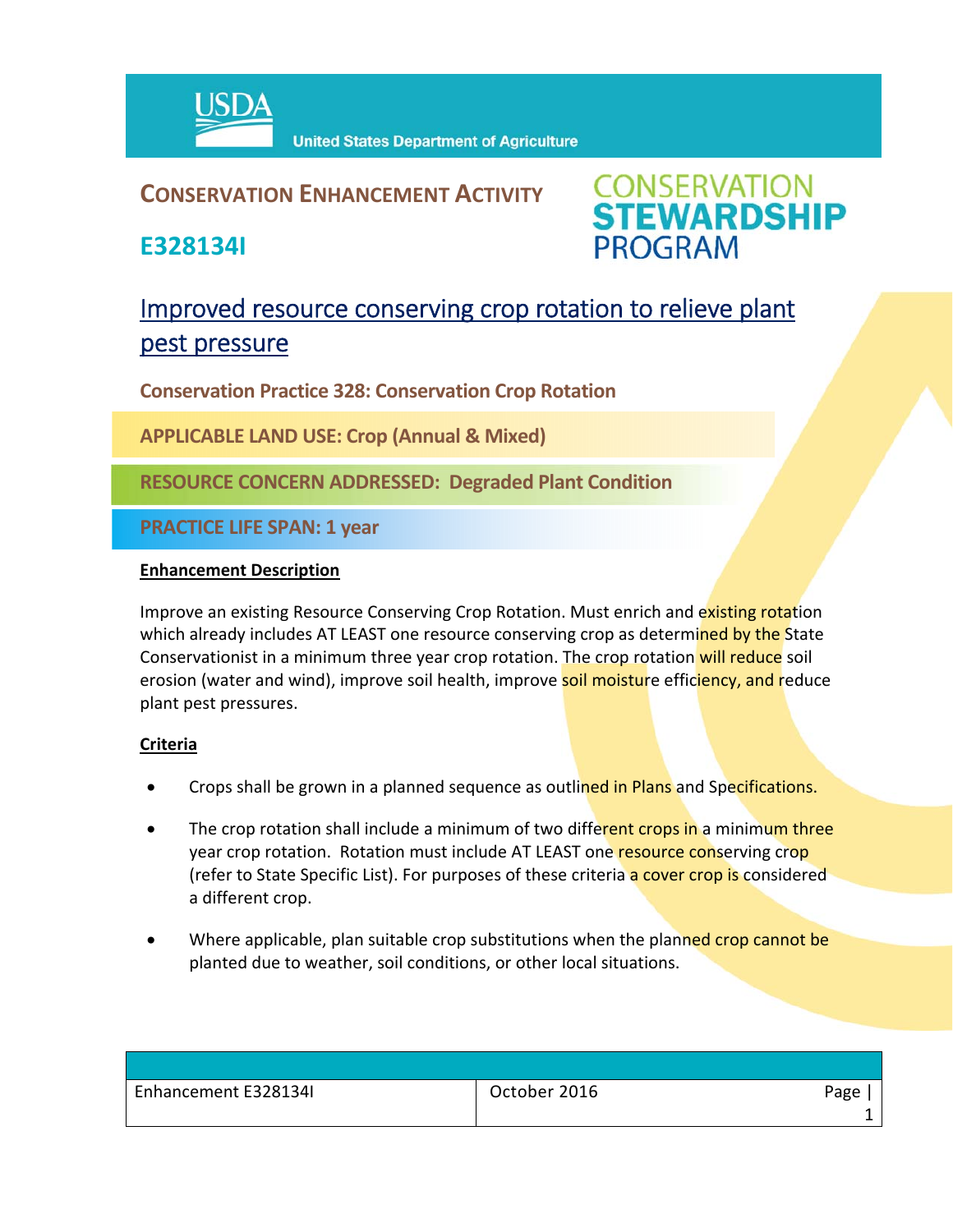

 Crop rotation must produce a positive trend in the Organic Matter (OM) subfactor value, as determined by the Soil Conditioning Index (SCI) calculated using current NRCS wind and water erosion prediction technologies. (management SCI value)



- Select crops, varieties of crops, and the sequences of crops based on local climate patterns, soil conditions, irrigation water availability, and an approved water balance procedure.
- Design the crop sequence to provide sufficient diversity in plant family and species as well as timing and type of field operations to suppress the pest(s) of concern, which may include weeds, insects, and pathogens. Use land grant university or industry standards to determine a suitable crop sequence.
- The improved resource conserving crop rotation shall include at least one of the following (refer to State Specific List of Resource Conserving Crops):
	- o Additional growing year for perennial resource conserving crop
	- o Perennial resource conserving crop (grass or grass/legume) substituted for a row crop
	- o If current perennial resource conserving crop is a legume, change to a perennial grass or grass/legume crop

#### **Documentation Requirements**

Complete the Following Table to document the Existing Resource Conserving Crop Rotation

| Field<br>$\left(s\right)$ | Acres | Crops to be grown | Length<br>each crop<br>grown in the<br>rotation | Crop Sequence | <b>Total</b><br>Length of<br>Rotation<br>(years) |
|---------------------------|-------|-------------------|-------------------------------------------------|---------------|--------------------------------------------------|
|                           |       |                   |                                                 |               |                                                  |

| Enhancement E328134I | October 2016 | Page |
|----------------------|--------------|------|
|                      |              |      |